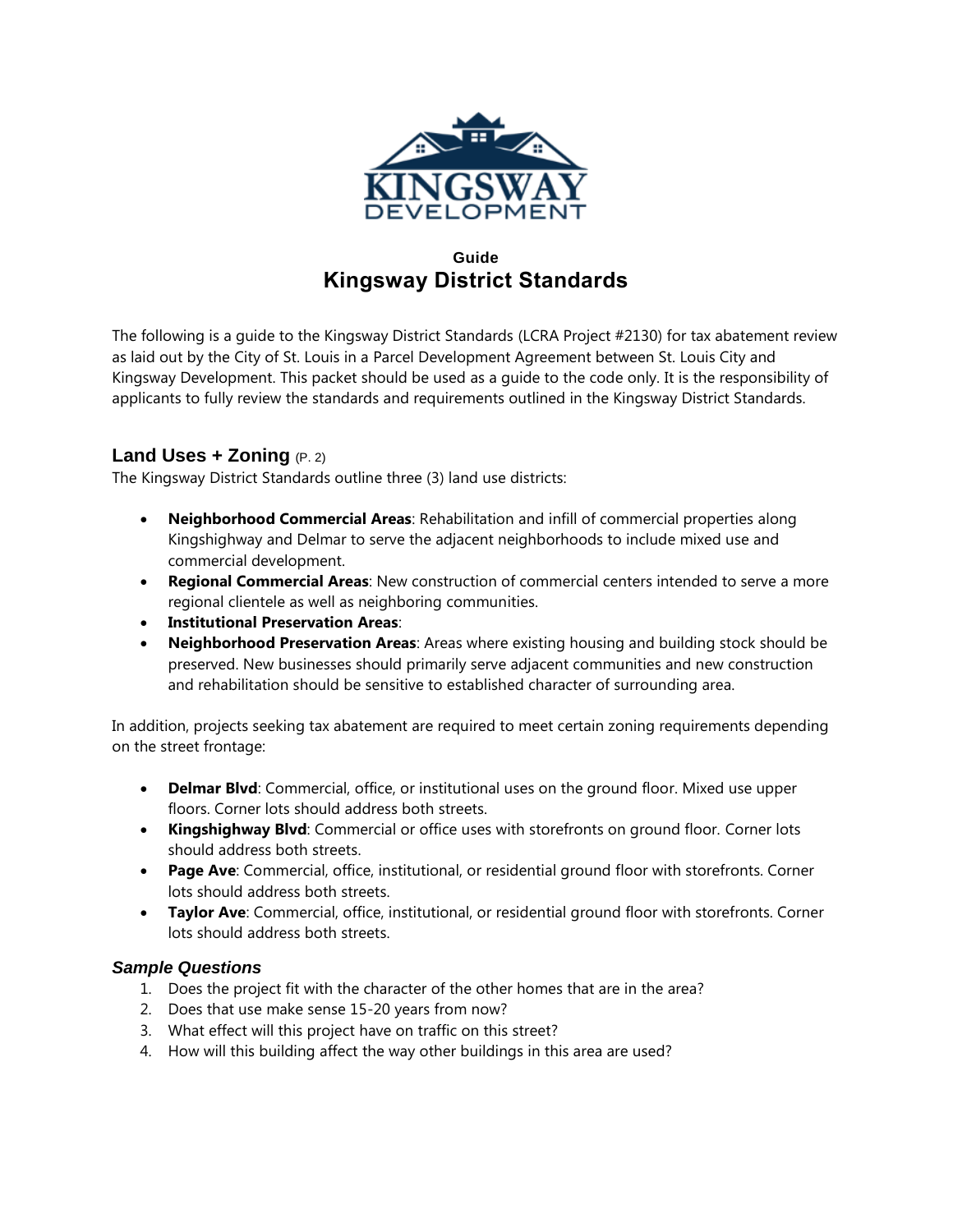## **Site Plan + Placement** (P. 5)

The Kingsway District Standards outline special setback restrictions for tax abated projects based on street frontage:

- **Delmar Blvd**: Build to zero lot line, with heights between three (3) and eight (8) stories.
- **Kingshighway Blvd**: Build to zero lot line, with heights between two (2) and five (5) stories.
- **Other properties**: Setback should match adjacent buildings, with heights between two (2) and three (3) stories.

### *Sample Questions*

- 1. Does the project create an inviting/welcome street environment?
- 2. Does the project match the heights of other buildings in this area?

## **Building Types** (P. 8)

The Kingsway District Standards outline special building types that are permitted for tax abated projects based on street frontage:

- **Delmar + Kingshighway Blvd**: Mixed use, commercial block buildings, flex buildings, and live/work units.
- **Other properties**: Detached single family, duplex/triplex/quadplex, row houses, stacked flats, and courtyard flats.
- **Projects utilizing structured parking**: Urban parking garage, liner building

### *Sample Questions*

- 1. How old are the buildings around this project?
- 2. Is this building like other buildings in the area? How is it different?
- 3. Have other buildings like this been built in St. Louis? Where?

# **Architectural Design** (P. 8)

The Kingsway District Standards differentiate architectural standards based on construction type:

- **Rehabilitation outside of Historic Districts**: Rehabilitation projects seeking tax abatement outside of registered historic districts are not required to abide by any additional architectural standards under the city agreement.
- **Rehabilitation in Historic Districts**: Projects in the Fountain Park National Historic District or Lewis Place State Historic District are subject to the relevant architectural standards.
- **New Construction**: Projects seeking tax abatement that require new construction are subject to the following general considerations:
	- o **Materials**: Materials must match local material choices. Vinyl siding, EIFS, DryVIT are prohibited.
	- o **Windows + Doors**: Window and door design should be consistent with original designs in the area. Picture frame windows are prohibited. Properties on corner lots should address both streets.
	- o **Frontage**: Porches should match the existing pattern on the block.